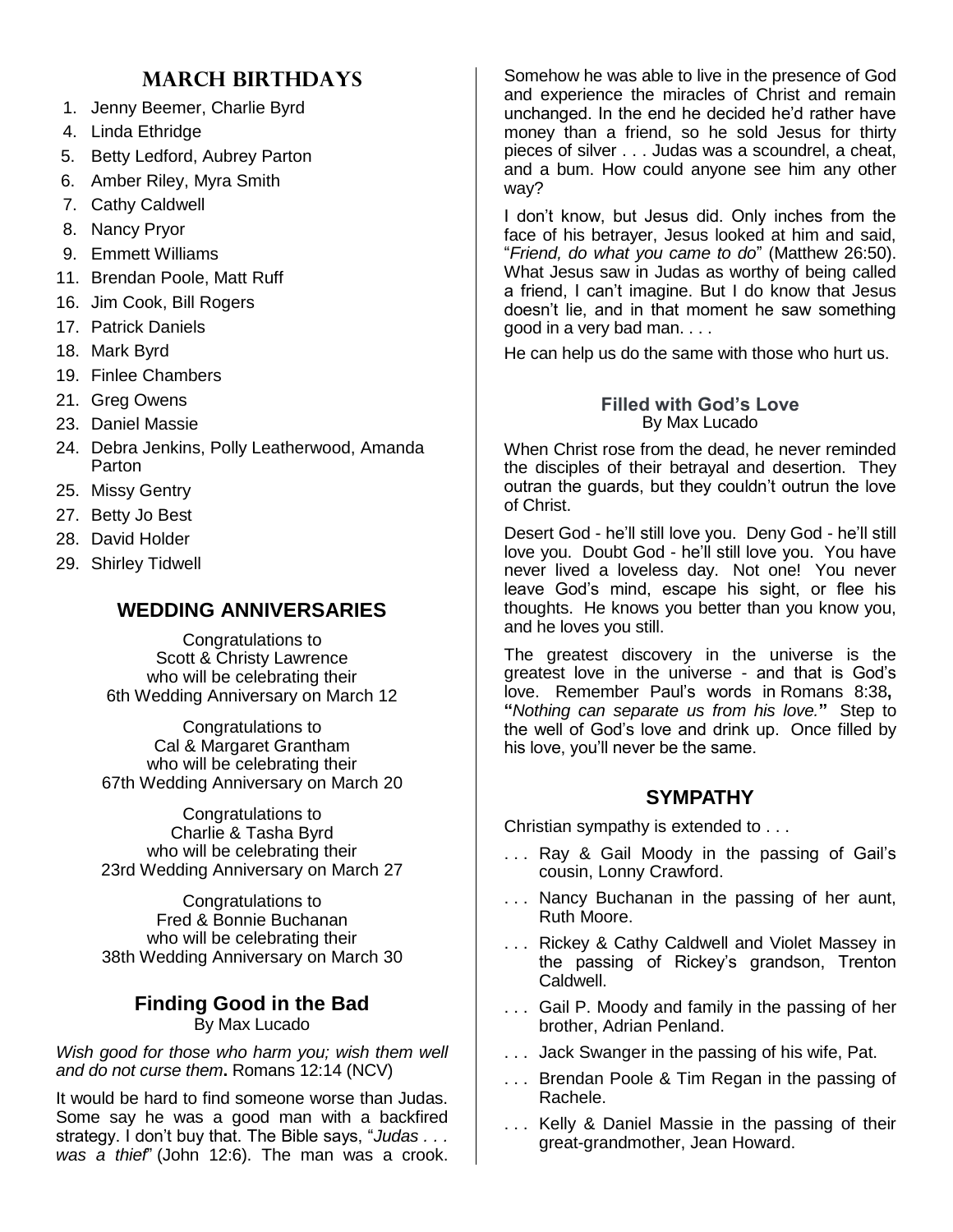# **Highlights from Beyond "The Three Steps"**

## *"This is the day the Lord has made, let us rejoice and be glad in it!"*

Can you believe it is already March? How many Christian songs can you think of with the word *"MARCH"* in the title? To be honest, I could not think of many; so, I did a little research. Below is the list of Christian songs that I found with the word "MARCH" in the title. Do you recognize any of these?

*"For The Lord Is Marching On, Future Marches In, Glorious March, God's Army Is Marching Through The Land, His Truth Is Marching On, Hope Is Marching On, Jericho March, Jesus March, Love Is Marching, March And Sing, March For Jesus, March Loyal, March Of The Kings, March On Children Of The Light, March The First Is Here Again, March Toward The Sea, March With The Band of The Lord, Marching And Leaping And Praising God, Marching Band, Marching Beneath The Banner, Marching Forward, Marching In God's Army, Marching In Praise To The Lord, Marching In The Army Of The Lord, Marching In The Lord's Army, Marching, Marching In Jesus' Name, Marching On, Marching Orders, Marching To The Beat Of The King, Marching With My Lord, O My Soul March On, On The March, Onward March Fall Conquering Jesus, Our God is Marching On, Shut Up And March, Soldiers Marching, The Church Is Marching On, The Long March, The Lord Is Marching Out, The Lord Is Marching Out in Splendor, The Lord Is Marching Out Over The Nation, The Lord Will March Out, The March, The March Of Life, The March Of The Three Wise Men, Time To March Again, We Are Marching, We Are Marching In The Light Of God, We March On, We're Marching To Zion, When The Saints Go Marching In"*

In our "*MARCH*" through life, whose side are we on? Are we following Jesus' commands or are we listening to the world and compromising – taking the easy, more popular, more desirable, less difficult, and less problematic path? Let's all take a few minutes and medicate on the lyrics of the following two songs about our *"MARCH"* through life with God and let Him speak to your heart.

#### March On My Soul" By William Wright

March on my soul with strength March forward void of fear He who has led will lead Through each succeeding year

And as you go upon your way His hand shall hold you day by day

March on my soul with strength In ease you dare not dwell High duty calls you forth Then up and quit you well Take up your cross take up your sword And fight the battles of your Lord

March on my soul with strength With strength but not your own The conquest you shall gain Through Christ your Lord alone His grace shall nerve your feeble arm His love preserve you safe from harm

March on my soul with strength From strength to strength march on Warfare shall end at length All foes be overthrown And then O my soul if faithful now The crown of life awaits your brow

## "O My Soul March On" By: David Moffitt, Jonathan Lee, Travis Cottrell

O my soul march on in victory O rejoice for I have been set free No turning back no turning back I have been redeemed O my soul my soul march on in strength

My God has crushed the enemy Swept him into the raging seas My foe has been defeated And his power's stripped away Rise up and say Rise up and say

Nothing's impossible with God Nothing is greater than His love The curse of sin is broken Fear is washed away Rise up and say Rise up and say

The battle belongs to the Lord And I will not fear Be strong be strong The battle belongs to the Lord And I will not fear March on march on

O my soul march on in strength O my soul march on in strength O my soul march on in strength O my soul march on march on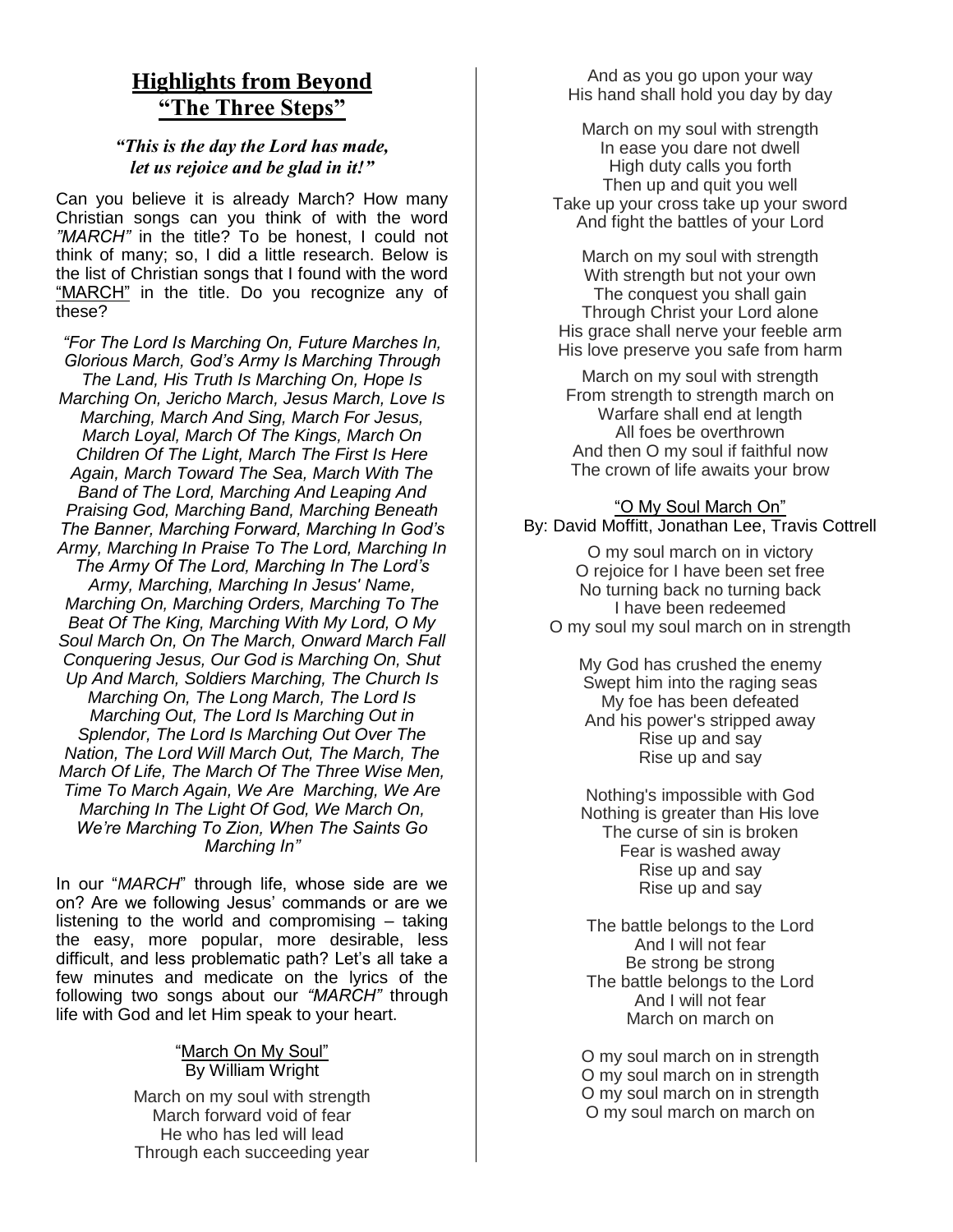Dear Hazelwood family, let's *ALL* continue to *"MARCH"* on in obedience to the Lord and continue to dedicate ourselves to pray for each other and our church. "God's Church." that He has church, "God's Church," that He has "ENTRUSTED" us to whole-heartedly lead, serve, and minister to and through with His power, His strength, His wisdom, and His discernment - until He comes to take us HOME!

Thank you for the wonderful privilege of serving as the Minister of Music and Worship at Hazelwood Baptist Church! I pray for you daily and truly appreciate your prayers for me! I am always available, so please feel free to contact me any time!

I love and appreciate each one of you so very, very much!

In *HIS* Service,

# *Denise*

E-Mail: damathis123@gmail.com Cell: 828-550-7408

*Soli Deo Gloria – "To The Glory of God Alone!"* 

## **She Doesn't Know Me, But I Still Know Who She Is**

It was a busy morning, about 8:30, when an elderly gentleman in his 80's, arrived to have stitches removed from his thumb.

He said he was in a hurry as he had an appointment at 9:00 am. I took his vital signs and had him take a seat, knowing it would be over an hour before someone would be able to see him.

I saw him looking at his watch, and decided, since I was not busy with another patient, I would evaluate his wound. On exam, it was well healed, so I talked to one of the doctors, got the needed supplies to remove his sutures and redress his wound.

While taking care of his wound, I asked him if he had another doctor's appointment this morning, as he was in such a hurry. The gentleman told me no, that he needed to go to the nursing home to eat breakfast with his wife.

I inquired as to her health; he told me that she had been there for a while and that she was a victim of Alzheimer's disease. As we talked, I asked if she would be upset if he was a bit late.

He replied that she no longer knew who he was, that she had not recognized him in five years now.

I was surprised, and asked him, 'And you still go every morning, even though she doesn't know who you are'? He smiled as he patted my hand and said, 'She doesn't know me, but I still know who she is'.

I had to hold back tears as he left; I had goose bumps on my arm, and thought, 'That is the kind of love I want in my life'. True love is neither physical, nor romantic.

True love is an acceptance of all that is, has been, will be, and will not be.

### Dear Father,

Living in uncertain times, You are a certain God.

Seeing turmoil all around us, You are the peace within us. And though the future may seem dim, You are the Light that illuminates our path forward.

Make us one nation under God!

May we remember the high cost that was paid to live in one nation, a nation under God. May we not be fractured by politics or pettiness, but stand together as an indivisible people, ready to face the challenges of our future. May we graciously live within the freedom and liberty endowed to us by our Creator. And may we seek justice for all – no matter their race, color, or creed.

Make us one nation under God!

Though imperfect, let us become a more perfect union. Sometimes divided, let us learn to live indivisibly. And at times ungrateful, let we, the people, be grateful for life, liberty, and the pursuit of happiness.

In You, God, we trust to heal the wounds of our past, give us strength to endure the trials of today, and provide guidance to live together in a more peaceful tomorrow.

Make us one nation under God!

May Your Word direct us, Your promises keep us, Your power protect us, And Your purpose restore us. May our courage propel us, Love define us, Humility constrain us, And faith unite us.

Make us one nation under God!

Amen.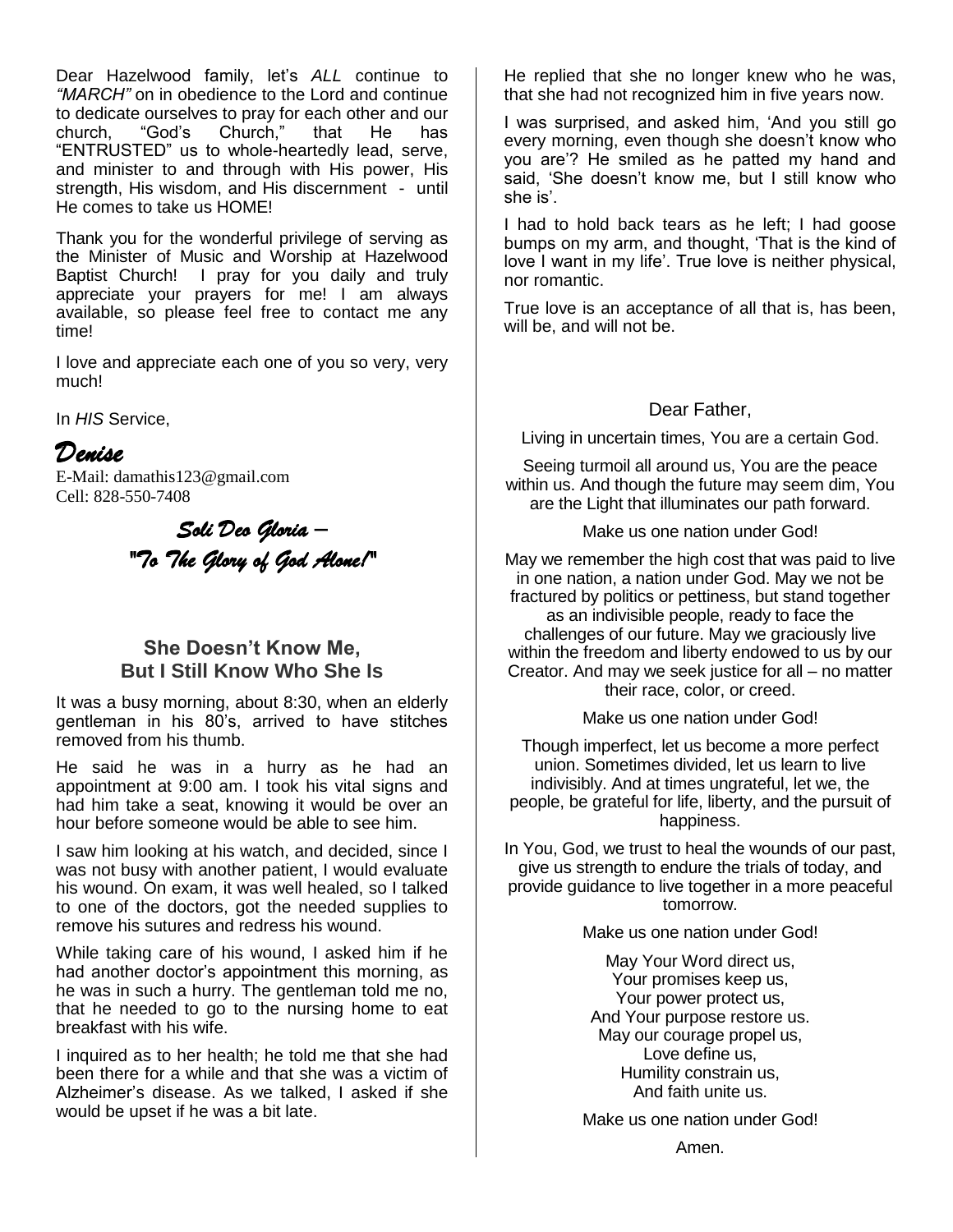# **From the Cradle to the Cross**

## Proverbs 22:6

"You may not end up where you thought you'd be, but you always end up where you're meant to be."

If there is anything I have learned to trust in my life it is that God has a plan for me. It has not always been just exactly what I have thought I should be doing or where I should be going but I truly believe that He guides me. I am so thankful for all the opportunities that He has given me and I continue to try and make the most of what He has given me by sharing it with as many people as I can and in as many places as I can!

HBC Student Ministries has been meeting throughout the month of February with a great turnout! We are averaging about 20 students every Wednesday night. They come hungry and ready to learn more about a Jesus that loves them! If you would like to join us in ministering to this great group of students I know we could find a place for you!

Our younger students are continuing to use the Lifeway Bible Studies for Life for their Wednesday night studies. We have discovered that this material has some great lessons for anytime!

Our youth is beginning a video series using "The Chosen" episodes and study guides. If you have not viewed this T.V. Series yet I highly recommend it! You can watch it by downloading the app on your phone. You can watch it on your phone or stream it to your t.v. I have ordered the DVDs Season 1 and 2, they will be available when the youth finishes their study. This is an amazing series covering Jesus' life on earth and His choosing and interaction with the disciples and others. We are so excited!

We are looking forward to another great month at HBC! Pray for us as we pray for you!

In His Service, *Tasha L. Byrd*

### **WEDDING**

Congratulations and Best Wishes to Tara Farley and Jesse Aubuchon who were married on January 29th in Oklahoma.

#### **WEEK OF PRAYER FOR NORTH AMERICAN MISSIONS** March 6-13, 2022

For almost a hundred years, in big cities with a hundred skyscrapers and tiny towns with one stoplight, on college campuses and Native American reservations, in churches too many to count, hundreds of thousands of men and women and boys and girls have made hundreds of thousands of life-changing decisions. Almost none of them knew her name and yet she was there.

Annie Armstrong lived more than a hundred years ago. Only one picture of her survives. History could've easily forgotten her, but Annie Armstrong is worth remembering.

In the late 1800's when most women had no voice, Annie was one of the first to speak up. First, for the urban poor in her hometown of Baltimore and then for Southern Baptist missionaries around the world who desperately needed support.

It was for these people that she helped start the National Woman's Missionary Union. As its first executive leader, she gave women a platform in their local church and in ways they'd never done before. These women helped focus Southern Baptist attention on the hurting and the lost, and the missionaries trying to reach them.

Annie wrote letters – 18,000 in just one year – and she traveled across America, encouraging missionaries and inspiring churches to pray, to give, and to act. She worked long hours, paid her own expenses and refused to accept a salary.

In the darkest days of The Depression, right before she died, an offering was named after her. Today, the Annie Armstrong Easter Offering helps missionaries in the U.S. and Canada start new churches and meet needs through compassion ministries.

Over the years, Southern Baptists have given more than one billion dollars to that offering and 100% of it, every penny, has gone straight to the mission field. There's still work left to do. The need is bigger than ever, and that's why even though she lived more than a century ago, and even though only one picture of her survives, Annie Armstrong's influence lives on. Because today in North America, just as its been from the beginning, anywhere a missionary is sent, every time a new church is born, any time someone gives to her offering so that a lost person might be found – Annie is there.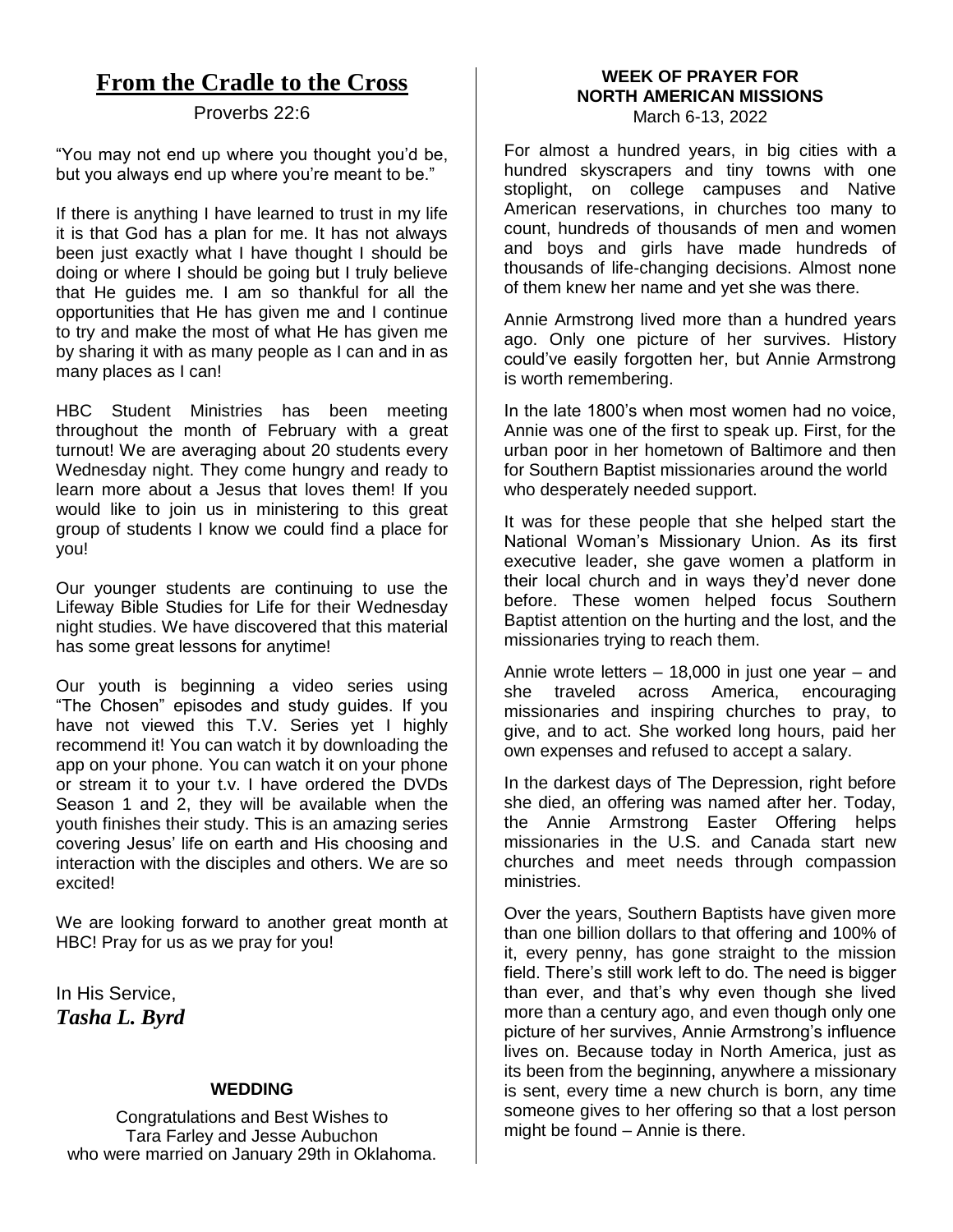## **Dashed Hopes**

By Max Lucado

"I had intended …"

David had wanted to build a temple. And who better than he to do so? Hadn't he, literally, written the book on worship? Didn't he rescue the ark of the covenant? The temple would have been his swan song, his signature deed. David had expected to dedicate his final years to building a shrine to God.

At least, that had been his intention. *"I had intended to build a permanent home for the ark of the covenant of the LORD and for the footstool of our God. So I had made preparations to build it."* 1 Chronicles 28:2 (NASB).

Intentions. Preparations. But no temple. Why? Did David grow discouraged? No. He stood willing. Were the people resistant? Hardly. They gave generously. Then what happened? A conjunction happened.

Conjunctions operate as the signal lights of sentences. Some, such as and, are green. Others, such as however, are yellow. A few are red. Sledgehammer red. They stop you. David got a red light.

I had made preparations to build it. But God said to me, "*You shall not build a house for My name because you are a man of war and have shed blood.… Your son Solomon is the one who shall build My house and My courts*.**"** 1 Chronicles 28:2– 3, 6 (NASB)

David's bloodthirsty temperament cost him the temple privilege. All he could do was say: I had intended … I had made preparations … But God …

I'm thinking of some people who have uttered similar words. God had different plans than they did. One man waited until his mid-thirties to marry. Resolved to select the right spouse, he prayerfully took his time. When he found her, they moved westward, bought a ranch, and began their life together. After three short years, she was killed in an accident. I had intended … I had made preparations But God …

A young couple turned a room into a nursery. They papered walls, refinished a baby crib, but then the wife miscarried. I had intended … I had made preparations … But God …

What do you do with the "*but God*" moments in life? When God interrupts your good plans, how do you respond?

The man who lost his wife has not responded well. At this writing he indwells a fog bank of anger and bitterness. The young couple is coping better. They stay active in church and prayerful about a child.

And – what about David? When God changed David's plans, how did he reply? He followed the "*but God*" with a "*yet God*."

"*Yet, the LORD, the God of Israel, chose me from all the house of my father to be king over Israel forever. For He has chosen Judah to be a leader; and in the house of Judah, my father's house, and among the sons of my father He took pleasure in me to make me king over all Israe*l**.**" 1 Chronicles 28:4 (NASB)

Reduce the paragraph to a phrase, and it reads, "*Who am I to complain*?" David had gone from runt to royalty, from herding sheep to leading armies, from sleeping in the pasture to living in the palace. When you are given an ice cream sundae, you don't complain over a missing cherry.

David faced the behemoth of disappointment with "*yet God*." David trusted. His "*but God*" became a "*yet God*."

## **THANK YOU**

Dear Friends in Christ:

We are writing to thank your congregation for its generous support of Operation Christmas Child last year. As you know, the shoe boxes packed by your church will help children around the world experience the love of Christ and begin an individual faith journey that will change their lives forever.

Despite a number of challenges in 2021, over 10.5 million OCC shoe boxes were collected around the world, including 9.13 million from the U.S. (Over 315,000 shoe boxes were "packed virtually" using the Build A Shoe Box On-line website.) Thanks to the generosity of families and individuals in Haywood County, 5,445 shoe boxes were provided by our community, part of the 18,515 received in Western NC. All of these shoe boxes are now being distributed to children in over 100 countries!

We look forward to supporting you however we can in the coming year

Your sincere, constant enthusiasm for such a lifechanging ministry is deeply appreciated.

Serving Christ Together,

Bill and Becky Jarrell

Thank you for the Thanksgiving dinner and Christmas turkey. Your kindness and generosity means a lot.

 $\overline{\phantom{a}}$ 

David really enjoys joining in on your Wednesday evening program. Thank you for being so kind and providing transportation.

David Worley, Denise, Chris